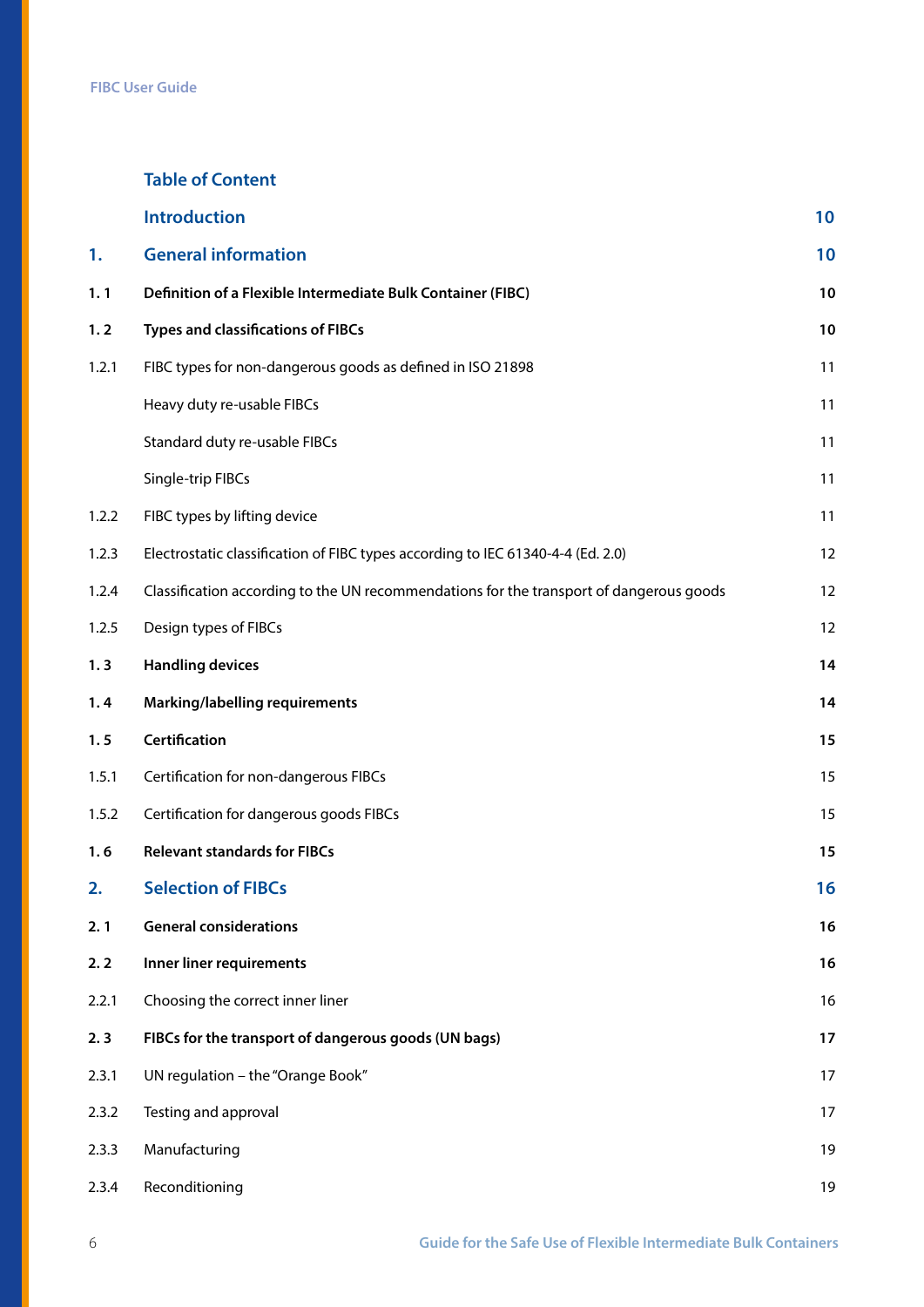| 2.3.5  | Marking for UN FIBC                                                                   | 19 |
|--------|---------------------------------------------------------------------------------------|----|
| 2.3.6  | Requirements for dangerous goods FIBCs                                                | 20 |
| 2.3.7  | Application - classes of dangerous goods                                              | 20 |
| 2.4    | <b>Food contact requirements</b>                                                      | 22 |
| 2.4.1  | Legal framework                                                                       | 22 |
|        | Regulation (EC) No 1935/2004 - "Framework Regulation"                                 | 22 |
|        | Regulation (EC) No 2023/2006 - "GMP Regulation"                                       | 23 |
|        | Regulation (EU) No 10/2011 - "The Plastics Regulation"                                | 23 |
|        | Regulation (EC) No 282/2008 - "Recycled Plastics Regulation"                          | 24 |
|        | Further relevant resolutions and guidelines:                                          | 24 |
| 2.4.2  | Binding requirements for producers of food contact FIBCs and their upstream suppliers | 24 |
| 2.4.3  | NIAS - Not Intentionally Added Substances/Inadvertently Introduced Substances         | 25 |
| 2.4.4  | Clarifications with the suppliers of non-plastic materials                            | 26 |
| 2.4.5  | Use of recycled plastics for food contact FIBCs                                       | 26 |
| 2.4.6  | <b>Good Manufacturing Practice</b>                                                    | 26 |
| 2.4.7  | Declaration of Compliance                                                             | 27 |
| 2.4.8  | Traceability                                                                          | 28 |
| 2.4.9  | Labelling of food contact FIBCs                                                       | 29 |
| 2.4.10 | Hygienic manufacturing conditions for FIBCs                                           | 29 |
|        | <b>General Requirements</b>                                                           | 30 |
|        | Building and hygiene management                                                       | 30 |
|        | Material management                                                                   | 31 |
|        | Process and production control                                                        | 32 |
| 2.5    | <b>Electrostatic protection</b>                                                       | 32 |
| 2.5.1  | Adverse effects of static electricity                                                 | 33 |
| 2.5.2  | Electrostatic hazards                                                                 | 33 |
| 2.5.3  | <b>Static protective FIBCs</b>                                                        | 35 |
|        | Classification                                                                        | 35 |
|        | Selection                                                                             | 35 |
|        |                                                                                       |    |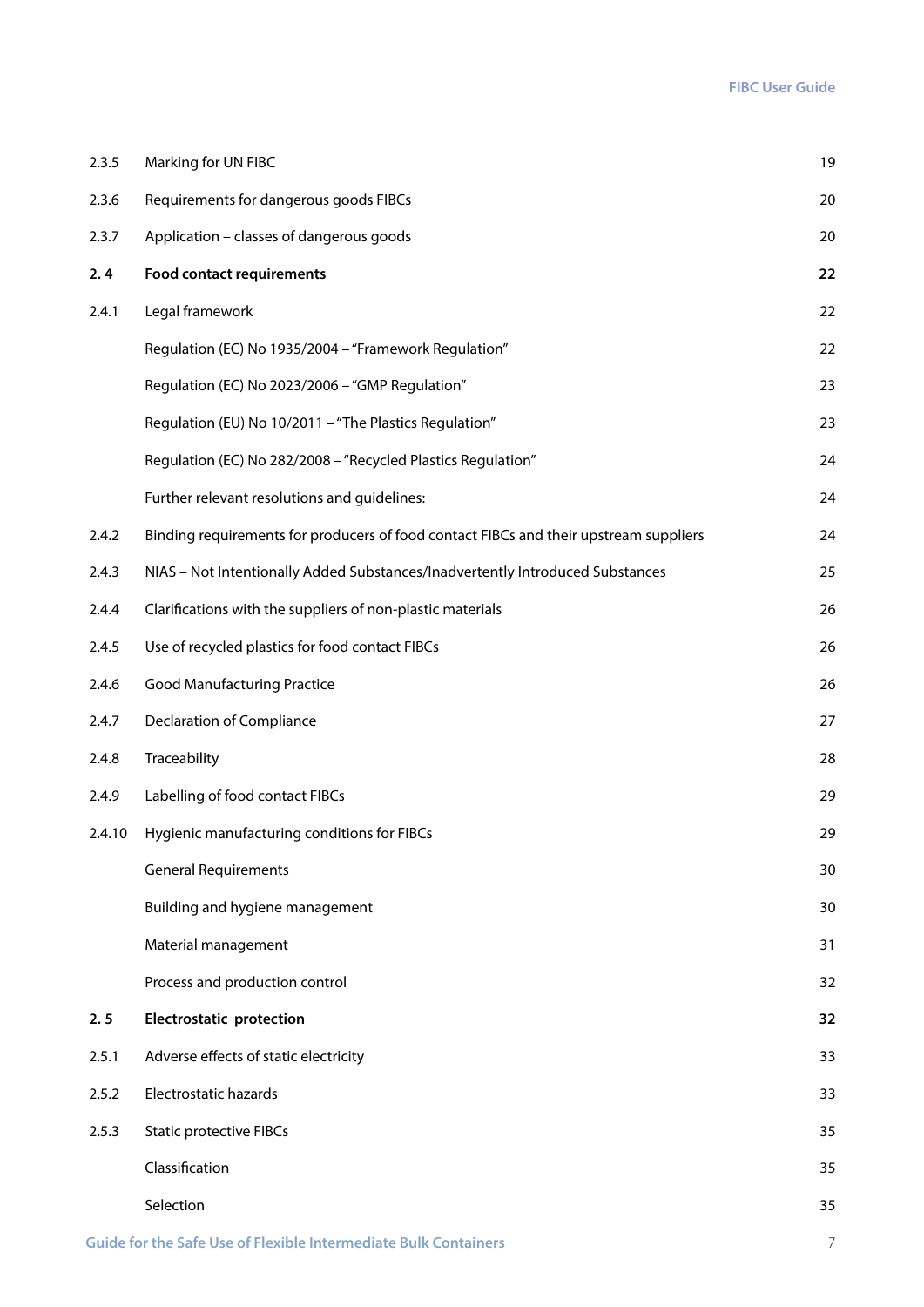|       | <b>ATEX Directives</b>                         | 36 |
|-------|------------------------------------------------|----|
|       | Labelling                                      | 37 |
| 2.5.4 | Guidance on safe use                           | 38 |
|       | Earthing                                       | 38 |
|       | Safe use limits                                | 38 |
|       | Usage, contamination and reconditioning        | 38 |
|       | Earthing personnel and other conductors        | 39 |
|       | Inner liners for static protective FIBCs       | 39 |
| 2.5.5 | <b>Qualification Testing</b>                   | 40 |
| 3.    | <b>Safety checks</b>                           | 41 |
| 3.1   | <b>Checks for all new FIBCs</b>                | 41 |
| 3.2   | Safety checks on standard duty re-usable FIBCs | 41 |
|       | Abrasion                                       | 41 |
|       | Cuts, contusions, and similar damages          | 41 |
|       | Ultraviolet degradation and/or chemical attack | 42 |
|       | Damage to coatings                             | 42 |
| 3.3   | Repair of heavy duty re-usable FIBCs           | 42 |
| 4.    | <b>Filling and emptying</b>                    | 43 |
| 4.1   | <b>General safety</b>                          | 43 |
| 4.2   | <b>Filling</b>                                 | 43 |
| 4.3   | <b>Stability</b>                               | 44 |
| 4.4   | <b>Emptying</b>                                | 44 |
| 5.    | <b>Transport of FIBCs</b>                      | 46 |
| 5.1   | <b>Lifting FIBCs</b>                           | 46 |
| 5.2   | Handling with cranes or hoists                 | 46 |
| 5.3   | Handling with forklift trucks                  | 48 |
| 5.4   | Transport on trailers and trucks               | 50 |
| 5.5   | <b>Stowage in freight containers</b>           | 51 |
| 5.6   | <b>Ship loading</b>                            | 51 |